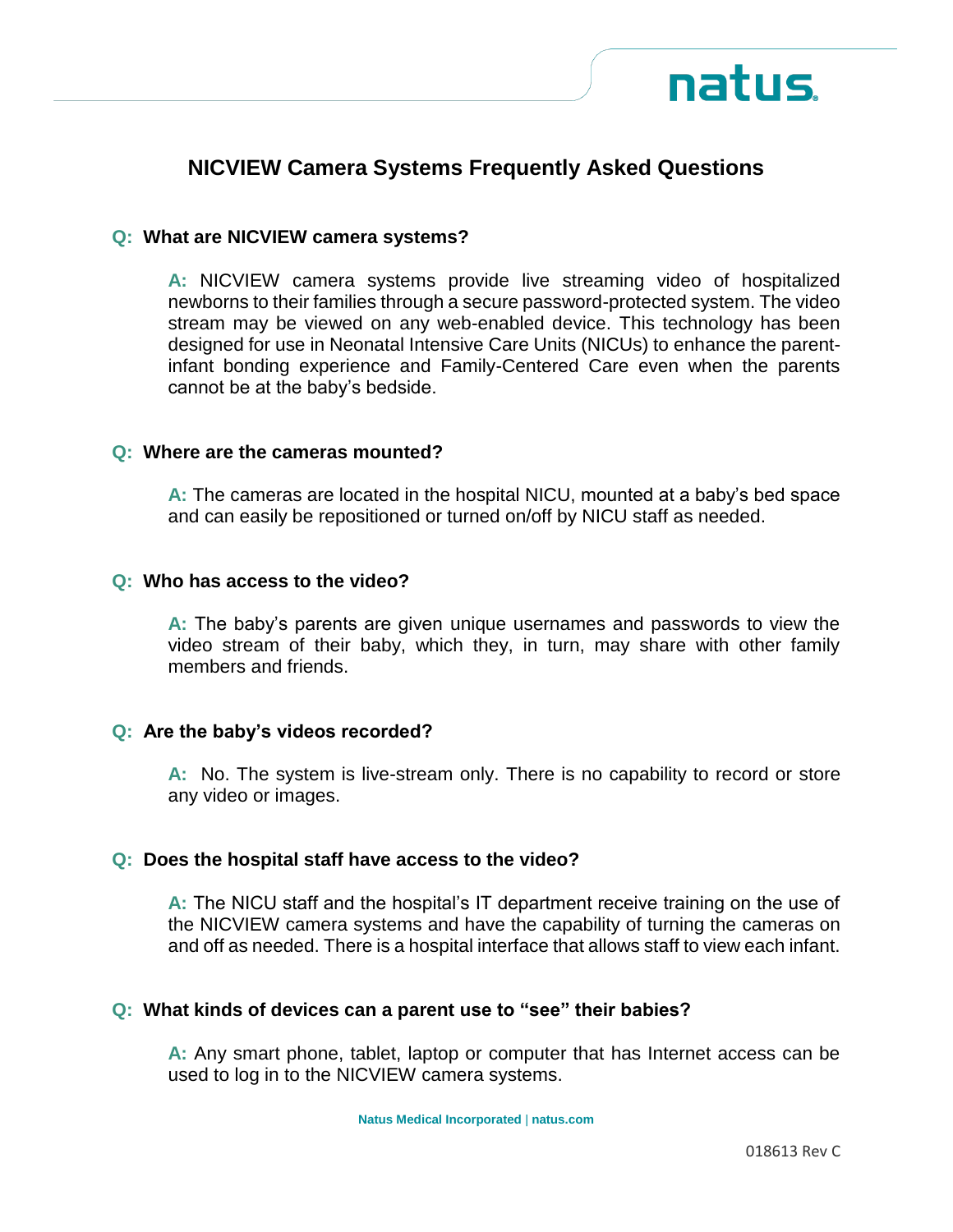

# **Q: How many hospitals are using NICVIEW camera systems and where are they located?**

**A:** More than 300 medical centers in the United States have installed and are using NICVIEW camera systems in their NICUs, but that number is growing as more hospitals hear about the system and see it as a valuable addition to their familycentered care programs.

# **Q: Are the families (or insurance companies) charged for use of the NICVIEW camera systems?**

**A:** No. NICVIEW camera systems are provided free of charge to families with babies in the NICU's care.

# **Q: Are the NICVIEW camera systems HIPAA Compliant?**

**A:** Yes

# **Q: How do the doctors, nurses and other NICU staff members feel about having live video cameras in their work environment?**

**A:** The NICU staff and administration at the facilities where NICVIEW camera systems have been or are being adopted view this as a valuable tool for easing parent's concerns about their babies and improving the bonding experience. The training they are given instructs them to turn off the camera when providing medical treatments or care to the babies. In addition, some NICUs limit the amount of time per day that the cameras are turned on and inform the parents so that they may access the video accordingly.

# **Q: What is the NICVIEW Camera Systems Hospital Marketing Toolkit?**

**A: The NICVIEW Camera Systems Hospital Marketing Toolkit** provides resources that can be implemented with your hospital's marketing plan. It contains comprehensive tools to assist with your integration of the NICVIEW, live video streaming system. The NICVIEW Camera Systems Marketing Toolkit will offer guidance, on how to increase awareness of the new technology in the following areas:

- Publicity/Letters/E-Blast
- Advertising
- On Hold Messaging/Radio Ads